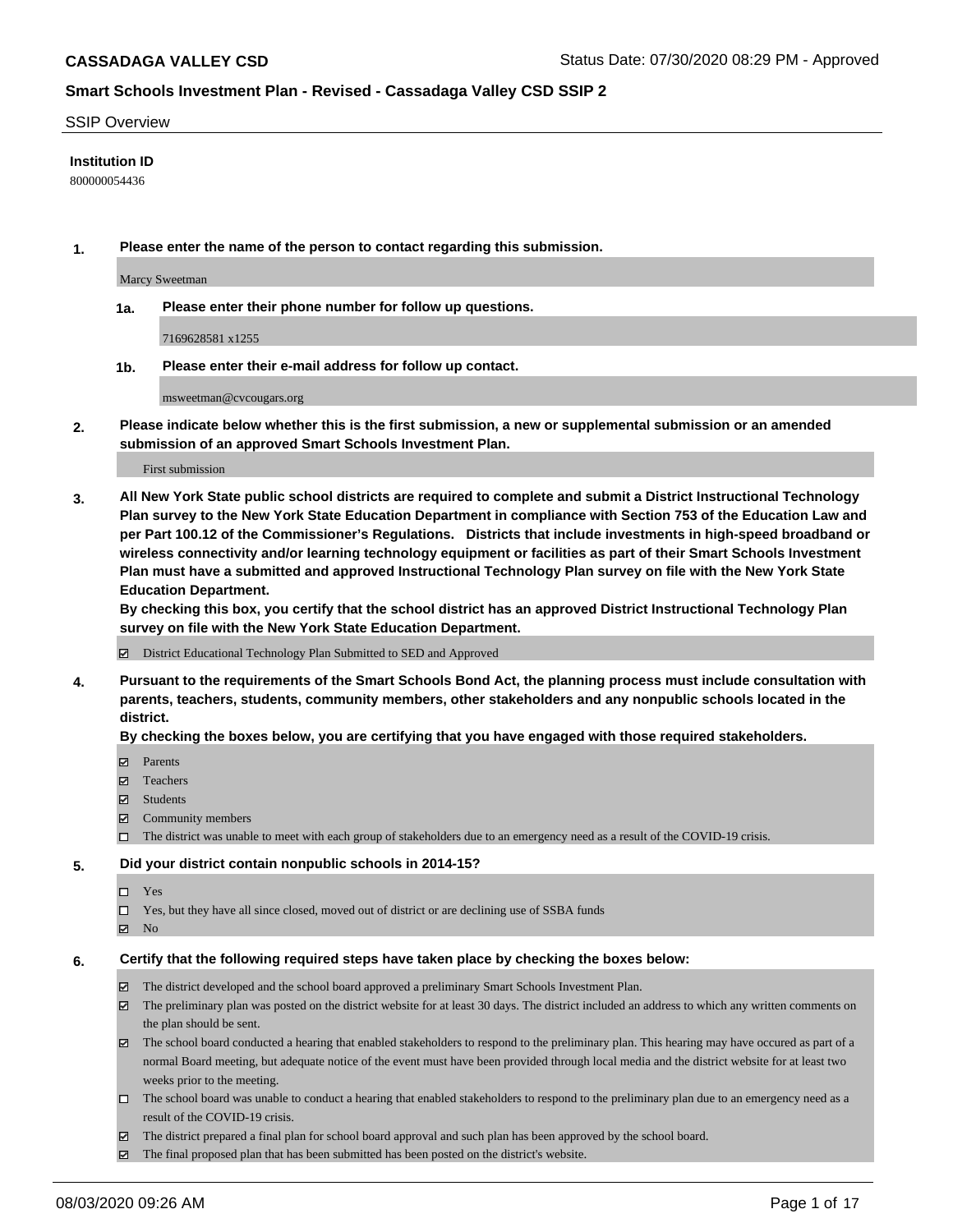SSIP Overview

**6a. Please upload the proposed Smart Schools Investment Plan (SSIP) that was posted on the district's website, along with any supporting materials. Note that this should be different than your recently submitted Educational Technology Survey. The Final SSIP, as approved by the School Board, should also be posted on the website and remain there during the course of the projects contained therein.**

Smart Schools Investment Plan.pdf

**6b. Enter the webpage address where the final Smart Schools Investment Plan is posted. The Plan should remain posted for the life of the included projects.**

https://www.cvcougars.org/Page/999

**7. Please enter an estimate of the total number of students and staff that will benefit from this Smart Schools Investment Plan based on the cumulative projects submitted to date.**

932

**8. An LEA/School District may partner with one or more other LEA/School Districts to form a consortium to pool Smart Schools Bond Act funds for a project that meets all other Smart School Bond Act requirements. Each school district participating in the consortium will need to file an approved Smart Schools Investment Plan for the project and submit a signed Memorandum of Understanding that sets forth the details of the consortium including the roles of each respective district.**

 $\Box$  The district plans to participate in a consortium to partner with other school district(s) to implement a Smart Schools project.

## **9. Please enter the name and 6-digit SED Code for each LEA/School District participating in the Consortium.**

| <b>Partner LEA/District</b> | ISED BEDS Code |
|-----------------------------|----------------|
| (No Response)               | (No Response)  |

## **10. Please upload a signed Memorandum of Understanding with all of the participating Consortium partners.**

(No Response)

**11. Your district's Smart Schools Bond Act Allocation is:**

\$1,333,520

#### **12. Final 2014-15 BEDS Enrollment to calculate Nonpublic Sharing Requirement**

|            | Public Enrollment | Nonpublic Enrollment | Total Enrollment | I Nonpublic Percentage |
|------------|-------------------|----------------------|------------------|------------------------|
| Enrollment | 918               |                      | 918.00           | 0.00                   |

**13. This table compares each category budget total, as entered in that category's page, to the total expenditures listed in the category's expenditure table. Any discrepancies between the two must be resolved before submission.**

|                                          | Sub-Allocations | <b>Expenditure Totals</b> | <b>Difference</b> |
|------------------------------------------|-----------------|---------------------------|-------------------|
| <b>School Connectivity</b>               | 0.00            | 0.00                      | 0.00              |
| Connectivity Projects for<br>Communities | 0.00            | 0.00                      | 0.00              |
| Classroom Technology                     | 139,850.00      | 139,850.00                | 0.00              |
| Pre-Kindergarten Classrooms              | 0.00            | 0.00                      | 0.00              |
| Replace Transportable<br>Classrooms      | 0.00            | 0.00                      | 0.00              |
| <b>High-Tech Security Features</b>       | 0.00            | 0.00                      | 0.00              |
| Nonpublic Loan                           | 0.00            | 0.00                      | 0.00              |
| Totals:                                  |                 |                           |                   |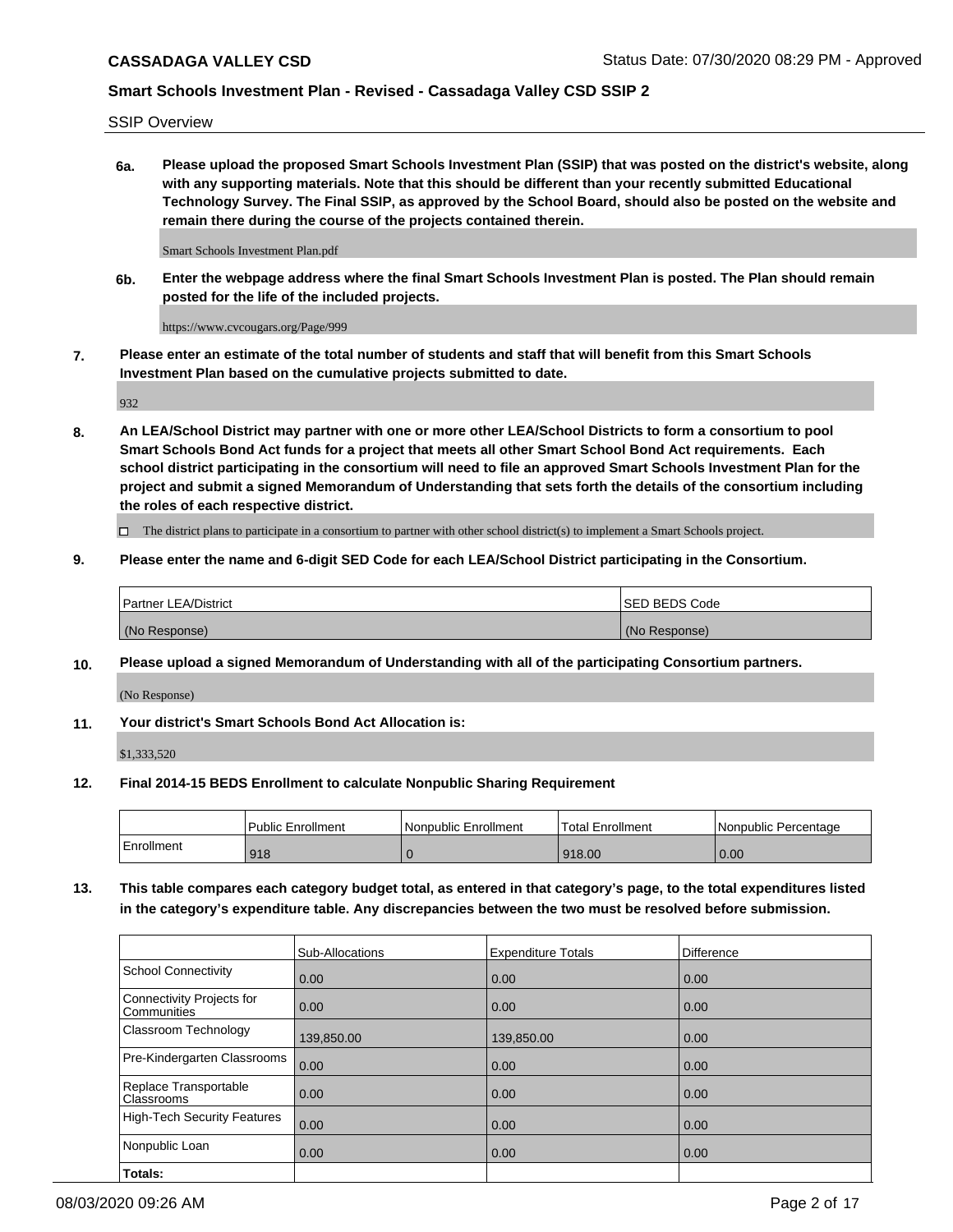SSIP Overview

| <b>Sub-Allocations</b> | Expenditure Totals | <b>Difference</b> |
|------------------------|--------------------|-------------------|
| 139,850                | 139,850            |                   |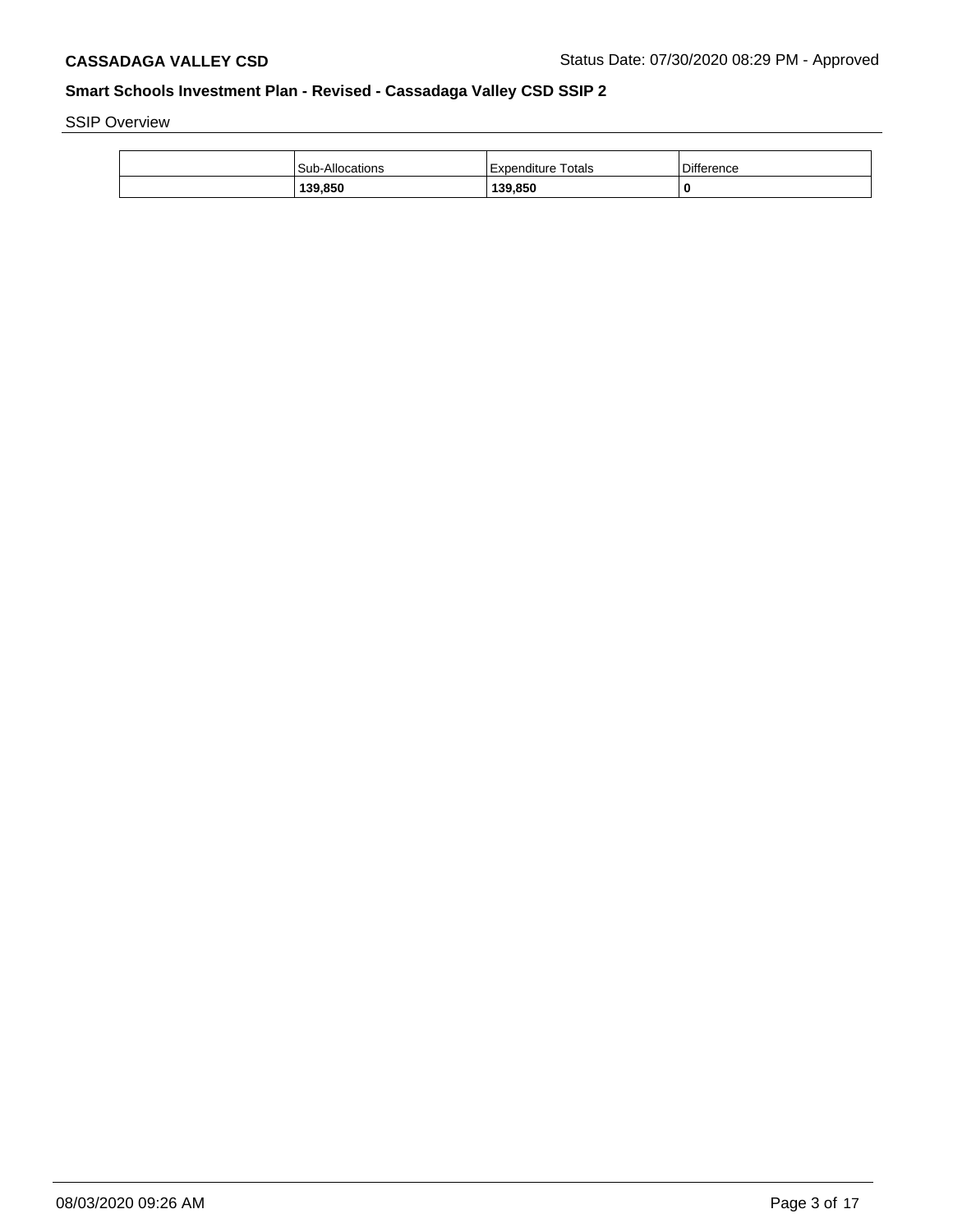School Connectivity

- **1. In order for students and faculty to receive the maximum benefit from the technology made available under the Smart Schools Bond Act, their school buildings must possess sufficient connectivity infrastructure to ensure that devices can be used during the school day. Smart Schools Investment Plans must demonstrate that:**
	- **• sufficient infrastructure that meets the Federal Communications Commission's 100 Mbps per 1,000 students standard currently exists in the buildings where new devices will be deployed, or**
	- **• is a planned use of a portion of Smart Schools Bond Act funds, or**
	- **• is under development through another funding source.**

**Smart Schools Bond Act funds used for technology infrastructure or classroom technology investments must increase the number of school buildings that meet or exceed the minimum speed standard of 100 Mbps per 1,000 students and staff within 12 months. This standard may be met on either a contracted 24/7 firm service or a "burstable" capability. If the standard is met under the burstable criteria, it must be:**

**1. Specifically codified in a service contract with a provider, and**

**2. Guaranteed to be available to all students and devices as needed, particularly during periods of high demand, such as computer-based testing (CBT) periods.**

**Please describe how your district already meets or is planning to meet this standard within 12 months of plan submission.**

(No Response)

**1a. If a district believes that it will be impossible to meet this standard within 12 months, it may apply for a waiver of this requirement, as described on the Smart Schools website. The waiver must be filed and approved by SED prior to submitting this survey.**

 $\Box$  By checking this box, you are certifying that the school district has an approved waiver of this requirement on file with the New York State Education Department.

**2. Connectivity Speed Calculator (Required). If the district currently meets the required speed, enter "Currently Met" in the last box: Expected Date When Required Speed Will be Met.**

|                  | l Number of     | Reauired Speed | Current Speed in | Expected Speed | Expected Date                       |
|------------------|-----------------|----------------|------------------|----------------|-------------------------------------|
|                  | <b>Students</b> | l in Mbps      | l Mbps           | to be Attained | When Required                       |
|                  |                 |                |                  |                | Within 12 Months ISpeed Will be Met |
| Calculated Speed | (No Response)   | 0.00           | (No Response)    | (No Response)  | (No Response)                       |

**3. Describe how you intend to use Smart Schools Bond Act funds for high-speed broadband and/or wireless connectivity projects in school buildings.**

(No Response)

**4. Describe the linkage between the district's District Instructional Technology Plan and how the proposed projects will improve teaching and learning. (There should be a link between your response to this question and your responses to Question 1 in Section IV - NYSED Initiatives Alignment: "Explain how the district use of instructional technology will serve as a part of a comprehensive and sustained effort to support rigorous academic standards attainment and performance improvement for students."** 

**Your answer should also align with your answers to the questions in Section II - Strategic Technology Planning and the associated Action Steps in Section III - Action Plan.)**

(No Response)

**5. If the district wishes to have students and staff access the Internet from wireless devices within the school building, or in close proximity to it, it must first ensure that it has a robust Wi-Fi network in place that has sufficient bandwidth to meet user demand.**

**Please describe how you have quantified this demand and how you plan to meet this demand.**

(No Response)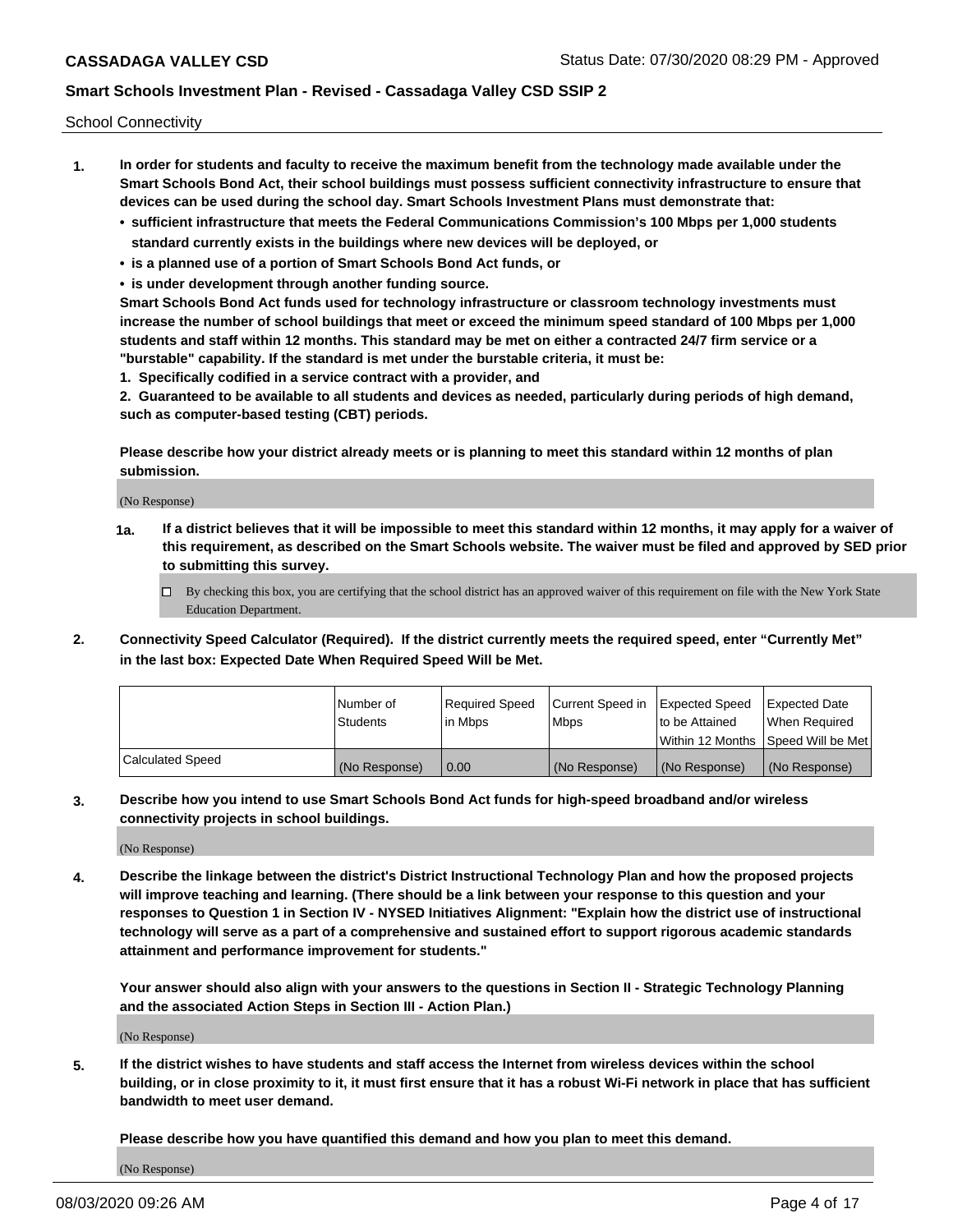School Connectivity

**6. Smart Schools plans with any expenditures in the School Connectivity category require a project number from the Office of Facilities Planning. Districts must submit an SSBA LOI and receive project numbers prior to submitting the SSIP. As indicated on the LOI, some projects may be eligible for a streamlined review and will not require a building permit.**

**Please indicate on a separate row each project number given to you by the Office of Facilities Planning.**

| Project Number |  |
|----------------|--|
| (No Response)  |  |

**7. Certain high-tech security and connectivity infrastructure projects may be eligible for an expedited review process as determined by the Office of Facilities Planning.**

#### **Was your project deemed eligible for streamlined review?**

(No Response)

## **8. Include the name and license number of the architect or engineer of record.**

| Name          | License Number |
|---------------|----------------|
| (No Response) | (No Response)  |

#### **9. Public Expenditures – Loanable (Counts toward the nonpublic loan calculation)**

| Select the allowable expenditure type.<br>Repeat to add another item under each type. | <b>PUBLIC</b> Items to be<br>l Purchased | Quantity           | Cost Per Item    | <b>Total Cost</b> |
|---------------------------------------------------------------------------------------|------------------------------------------|--------------------|------------------|-------------------|
| (No Response)                                                                         | (No Response)                            | l (No<br>Response) | (No<br>Response) | 0.00              |
|                                                                                       |                                          | U                  | 0.00             |                   |

## **10. Public Expenditures – Non-Loanable (Does not count toward nonpublic loan calculation)**

| Select the allowable expenditure<br>type.<br>Repeat to add another item under<br>each type. | <b>PUBLIC</b> Items to be purchased | Quantity      | Cost per Item | <b>Total Cost</b> |
|---------------------------------------------------------------------------------------------|-------------------------------------|---------------|---------------|-------------------|
| (No Response)                                                                               | (No Response)                       | (No Response) | (No Response) | 0.00              |
|                                                                                             |                                     |               | 0.00          |                   |

#### **11. Final 2014-15 BEDS Enrollment to calculate Nonpublic Sharing Requirement (no changes allowed.)**

|            | Public Enrollment | Nonpublic Enrollment | 'Total Enrollment | l Nonpublic Percentage |
|------------|-------------------|----------------------|-------------------|------------------------|
| Enrollment | 918               |                      | 918.00            | 0.00                   |

### **12. Total Public Budget - Loanable (Counts toward the nonpublic loan calculation)**

|                                                      | Public Allocations | <b>Estimated Nonpublic Loan</b><br>Amount | Estimated Total Sub-Allocations |
|------------------------------------------------------|--------------------|-------------------------------------------|---------------------------------|
| Network/Access Costs                                 | (No Response)      | 0.00                                      | 0.00                            |
| School Internal Connections and<br><b>Components</b> | (No Response)      | 0.00                                      | 0.00                            |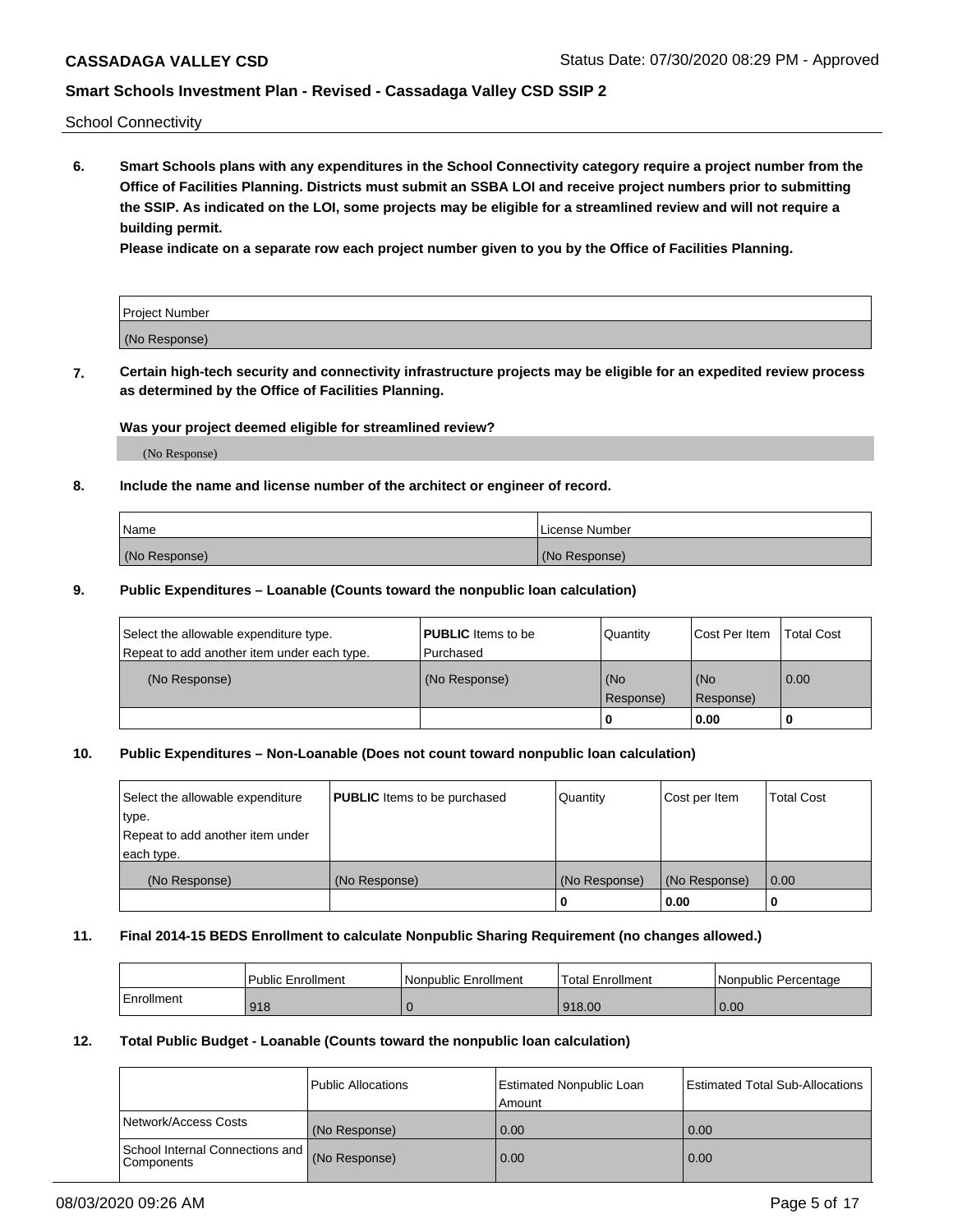School Connectivity

|                | Public Allocations | <b>Estimated Nonpublic Loan</b><br>l Amount | <b>Estimated Total Sub-Allocations</b> |
|----------------|--------------------|---------------------------------------------|----------------------------------------|
| l Other        | (No Response)      | 0.00                                        | 0.00                                   |
| <b>Totals:</b> | 0.00               | 0                                           |                                        |

## **13. Total Public Budget – Non-Loanable (Does not count toward the nonpublic loan calculation)**

| Sub-<br>Allocation |
|--------------------|
| (No Response)      |
| (No Response)      |
| (No Response)      |
| (No Response)      |
| (No Response)      |
| (No Response)      |
| (No Response)      |
| 0.00               |
|                    |

# **14. School Connectivity Totals**

|                          | Total Sub-Allocations |
|--------------------------|-----------------------|
| Total Loanable Items     | 0.00                  |
| Total Non-Ioanable Items | 0.00                  |
| Totals:                  | 0                     |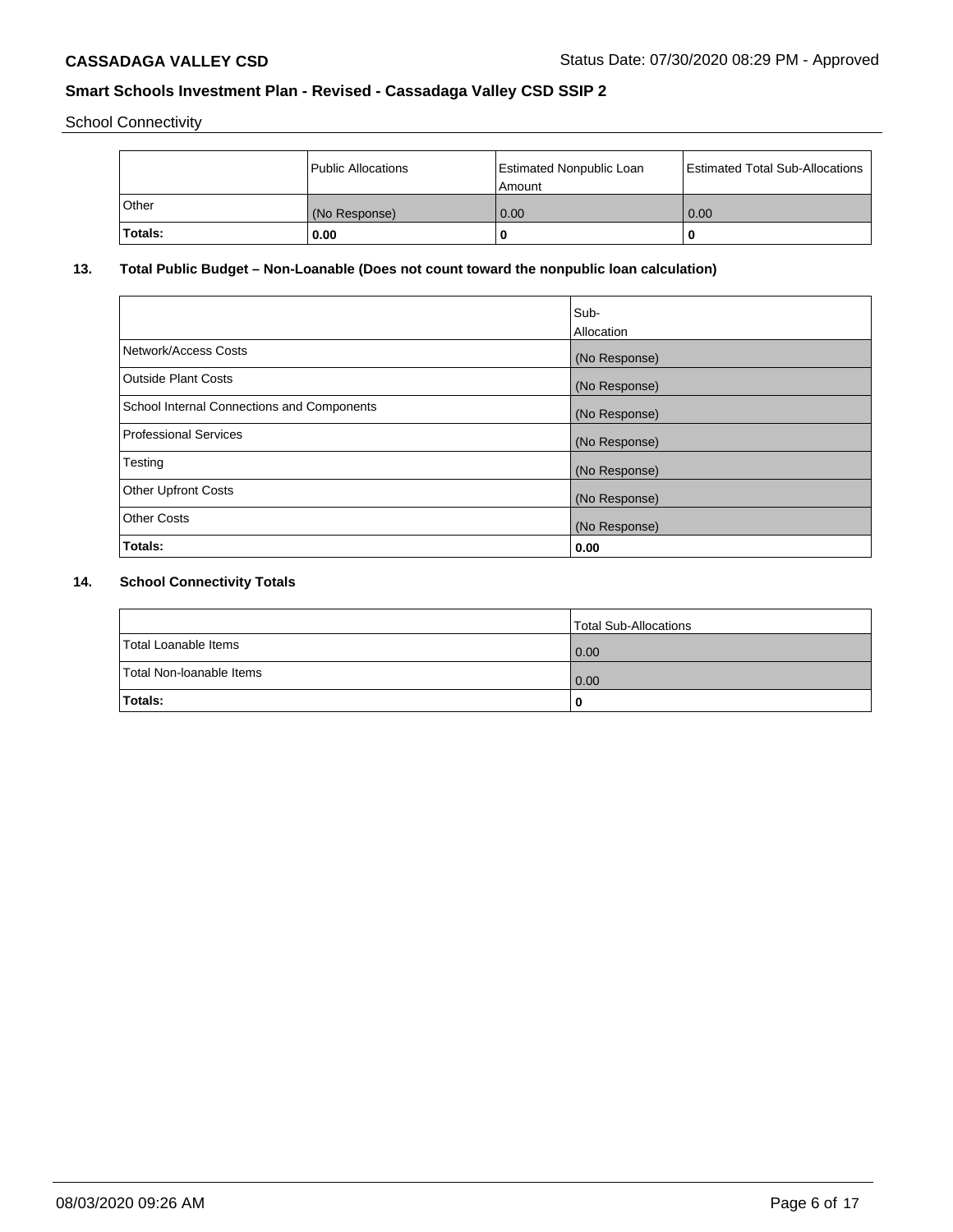Community Connectivity (Broadband and Wireless)

**1. Describe how you intend to use Smart Schools Bond Act funds for high-speed broadband and/or wireless connectivity projects in the community.**

(No Response)

**2. Please describe how the proposed project(s) will promote student achievement and increase student and/or staff access to the Internet in a manner that enhances student learning and/or instruction outside of the school day and/or school building.**

(No Response)

**3. Community connectivity projects must comply with all the necessary local building codes and regulations (building and related permits are not required prior to plan submission).**

 $\Box$  I certify that we will comply with all the necessary local building codes and regulations.

**4. Please describe the physical location of the proposed investment.**

(No Response)

**5. Please provide the initial list of partners participating in the Community Connectivity Broadband Project, along with their Federal Tax Identification (Employer Identification) number.**

| <b>Project Partners</b> | l Federal ID # |
|-------------------------|----------------|
| (No Response)           | (No Response)  |

**6. Please detail the type, quantity, per unit cost and total cost of the eligible items under each sub-category.**

| Select the allowable expenditure | Item to be purchased | Quantity      | Cost per Item | <b>Total Cost</b> |
|----------------------------------|----------------------|---------------|---------------|-------------------|
| type.                            |                      |               |               |                   |
| Repeat to add another item under |                      |               |               |                   |
| each type.                       |                      |               |               |                   |
| (No Response)                    | (No Response)        | (No Response) | (No Response) | 0.00              |
|                                  |                      | o             | 0.00          |                   |

**7. If you are submitting an allocation for Community Connectivity, complete this table.**

**Note that the calculated Total at the bottom of the table must equal the Total allocation for this category that you entered in the SSIP Overview overall budget.**

|                                    | Sub-Allocation |
|------------------------------------|----------------|
| Network/Access Costs               | (No Response)  |
| Outside Plant Costs                | (No Response)  |
| <b>Tower Costs</b>                 | (No Response)  |
| <b>Customer Premises Equipment</b> | (No Response)  |
| <b>Professional Services</b>       | (No Response)  |
| Testing                            | (No Response)  |
| <b>Other Upfront Costs</b>         | (No Response)  |
| <b>Other Costs</b>                 | (No Response)  |
| Totals:                            | 0.00           |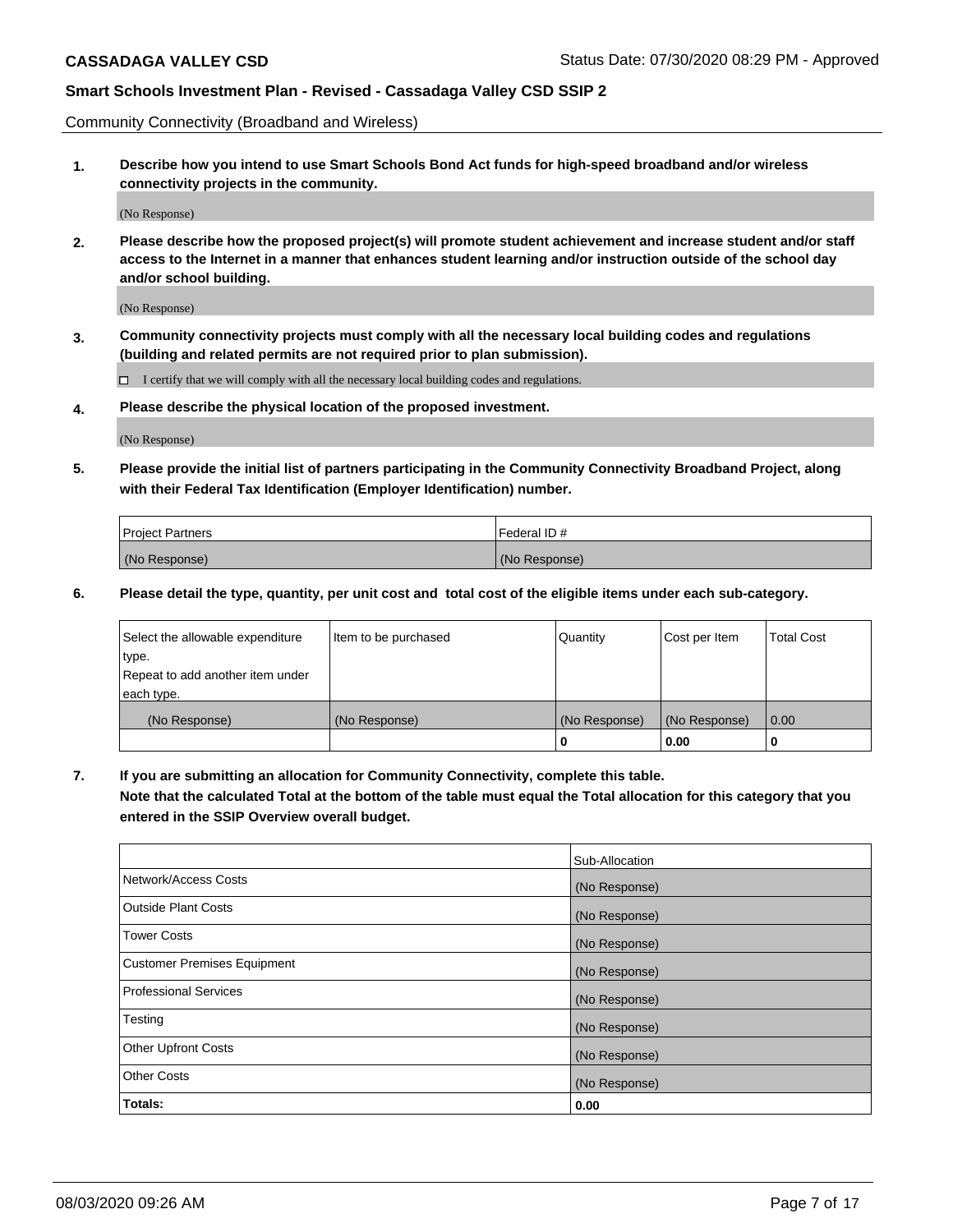### Classroom Learning Technology

**1. In order for students and faculty to receive the maximum benefit from the technology made available under the Smart Schools Bond Act, their school buildings must possess sufficient connectivity infrastructure to ensure that devices can be used during the school day. Smart Schools Investment Plans must demonstrate that sufficient infrastructure that meets the Federal Communications Commission's 100 Mbps per 1,000 students standard currently exists in the buildings where new devices will be deployed, or is a planned use of a portion of Smart Schools Bond Act funds, or is under development through another funding source. Smart Schools Bond Act funds used for technology infrastructure or classroom technology investments must increase the number of school buildings that meet or exceed the minimum speed standard of 100 Mbps per 1,000 students and staff within 12 months. This standard may be met on either a contracted 24/7 firm service or a "burstable" capability. If the standard is met under the burstable criteria, it must be:**

**1. Specifically codified in a service contract with a provider, and**

**2. Guaranteed to be available to all students and devices as needed, particularly during periods of high demand, such as computer-based testing (CBT) periods.**

**Please describe how your district already meets or is planning to meet this standard within 12 months of plan submission.**

Each building has connectivity between wiring closets at speeds of 1 GBPS. This is provided with a via 10 GBPS switches and fiber connecting the closets. The Elementary and Middle/ High Schools are connected by fiber and they are running at a 1 GBPS connection. This is provided by Spectrum Enterprise. All devices connect wirelessly with Aruba AP-315 802.11m/ac dual band radio. Our standard is met at all times.

- **1a. If a district believes that it will be impossible to meet this standard within 12 months, it may apply for a waiver of this requirement, as described on the Smart Schools website. The waiver must be filed and approved by SED prior to submitting this survey.**
	- $\Box$  By checking this box, you are certifying that the school district has an approved waiver of this requirement on file with the New York State Education Department.
- **2. Connectivity Speed Calculator (Required). If the district currently meets the required speed, enter "Currently Met" in the last box: Expected Date When Required Speed Will be Met.**

|                  | l Number of | Required Speed | Current Speed in | <b>Expected Speed</b> | Expected Date     |
|------------------|-------------|----------------|------------------|-----------------------|-------------------|
|                  | Students    | lin Mbps       | <b>Mbps</b>      | to be Attained        | When Reauired     |
|                  |             |                |                  | l Within 12 Months    | Speed Will be Met |
| Calculated Speed | 842         | 84.20          | 1000             | 1000                  | <b>Now</b>        |

**3. If the district wishes to have students and staff access the Internet from wireless devices within the school building, or in close proximity to it, it must first ensure that it has a robust Wi-Fi network in place that has sufficient bandwidth to meet user demand.**

**Please describe how you have quantified this demand and how you plan to meet this demand.**

**The District currently has Avaya Ethernet Routing Switches 4950 with Power Over Ethernet Capability. The Switches provide 1GB to the desktop with 10 GB speeds between the closets throughout the District. The District has 10 GB speed between the High School and Elementary Buildings.** 

**The District has installed Aruba AP-315 Wireless Access Points, 802.11n/ac, throughout the district buildings. Each classroom has one WAP installed, while a minimum of two WAPS have been installed in each hallway.**

|                                                                             | Minimum Capacity (expressed in GB) | <b>Maximum Capacity (expressed in GB)</b> |
|-----------------------------------------------------------------------------|------------------------------------|-------------------------------------------|
| <b>Network Bandwidth: Incoming connections</b><br>To district schools (WAN) | 1 GB                               | $1$ GB                                    |
| <b>Network Bandwidth: Connections between</b><br>school buildings (LAN)     | $10$ GB                            | $10$ GB                                   |
| <b>Network Bandwidth: Connections within</b><br>school buildings            | $1$ GB                             | $10$ GB                                   |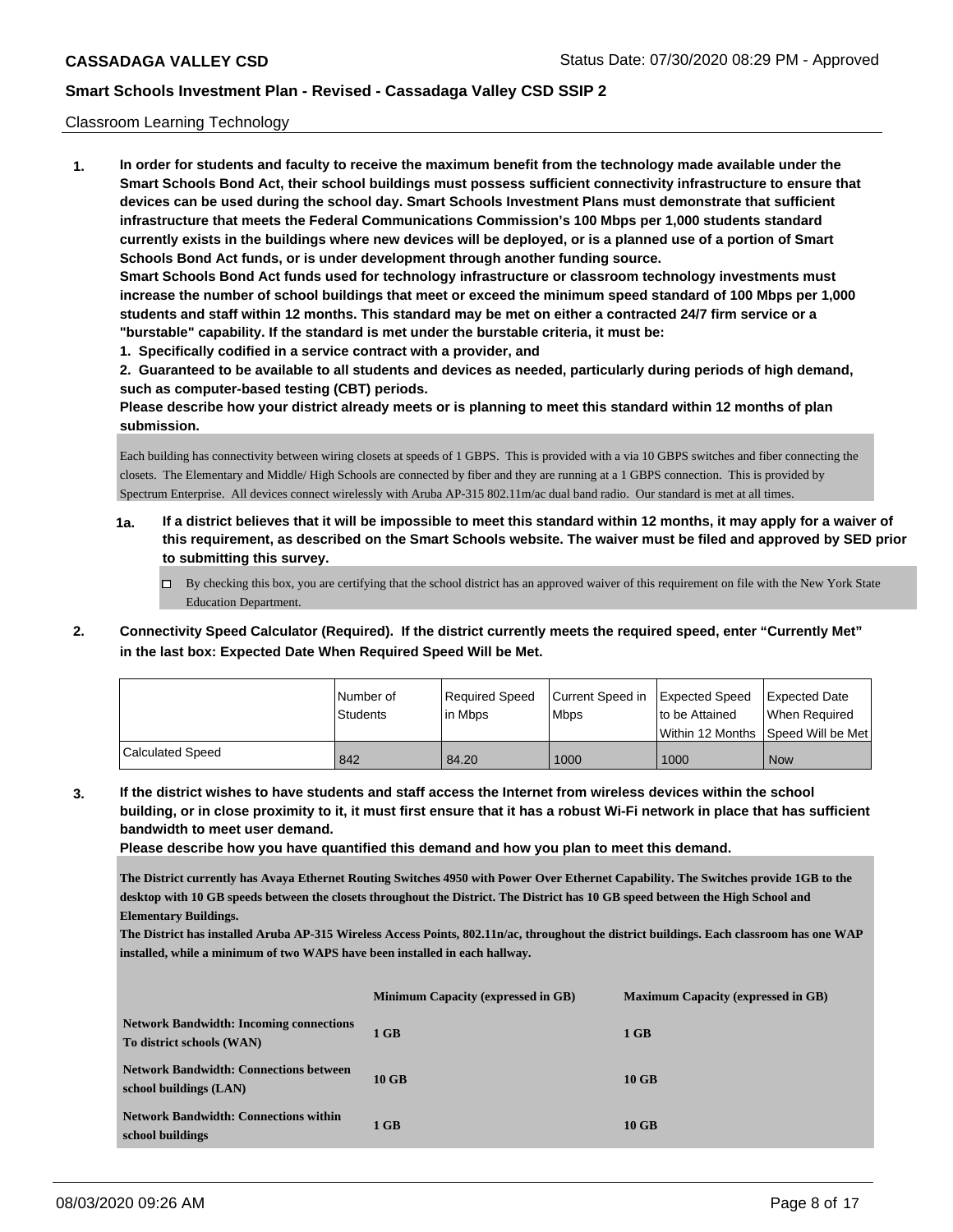## Classroom Learning Technology

- **4. All New York State public school districts are required to complete and submit an Instructional Technology Plan survey to the New York State Education Department in compliance with Section 753 of the Education Law and per Part 100.12 of the Commissioner's Regulations. Districts that include educational technology purchases as part of their Smart Schools Investment Plan must have a submitted and approved Instructional Technology Plan survey on file with the New York State Education Department.**
	- By checking this box, you are certifying that the school district has an approved Instructional Technology Plan survey on file with the New York State Education Department.
- **5. Describe the devices you intend to purchase and their compatibility with existing or planned platforms or systems. Specifically address the adequacy of each facility's electrical, HVAC and other infrastructure necessary to install and support the operation of the planned technology.**

All buildings in the district has access to a centrally managed wireless network. The wireless network access points are dual band and optimized for the 5 GHZ band. Each classroom has one wireless access point, while large group instructional areas have two access points. A cart will be purchased for each cluster of devices so that they will be charged when not in use. The district has a Windows based network which supplies secure file and printer sharing. The district is also a Google For Education District, allowing for the management and security of all Chromebooks and district Google Accounts. The district currently owns 20 MacBook Pros for the use in the Art Department, and requires additional devices as the program has expanded.

The items requested include Chromebooks, Windows Laptops, Macbooks, TV's, carts to store Chromebooks and Macbooks..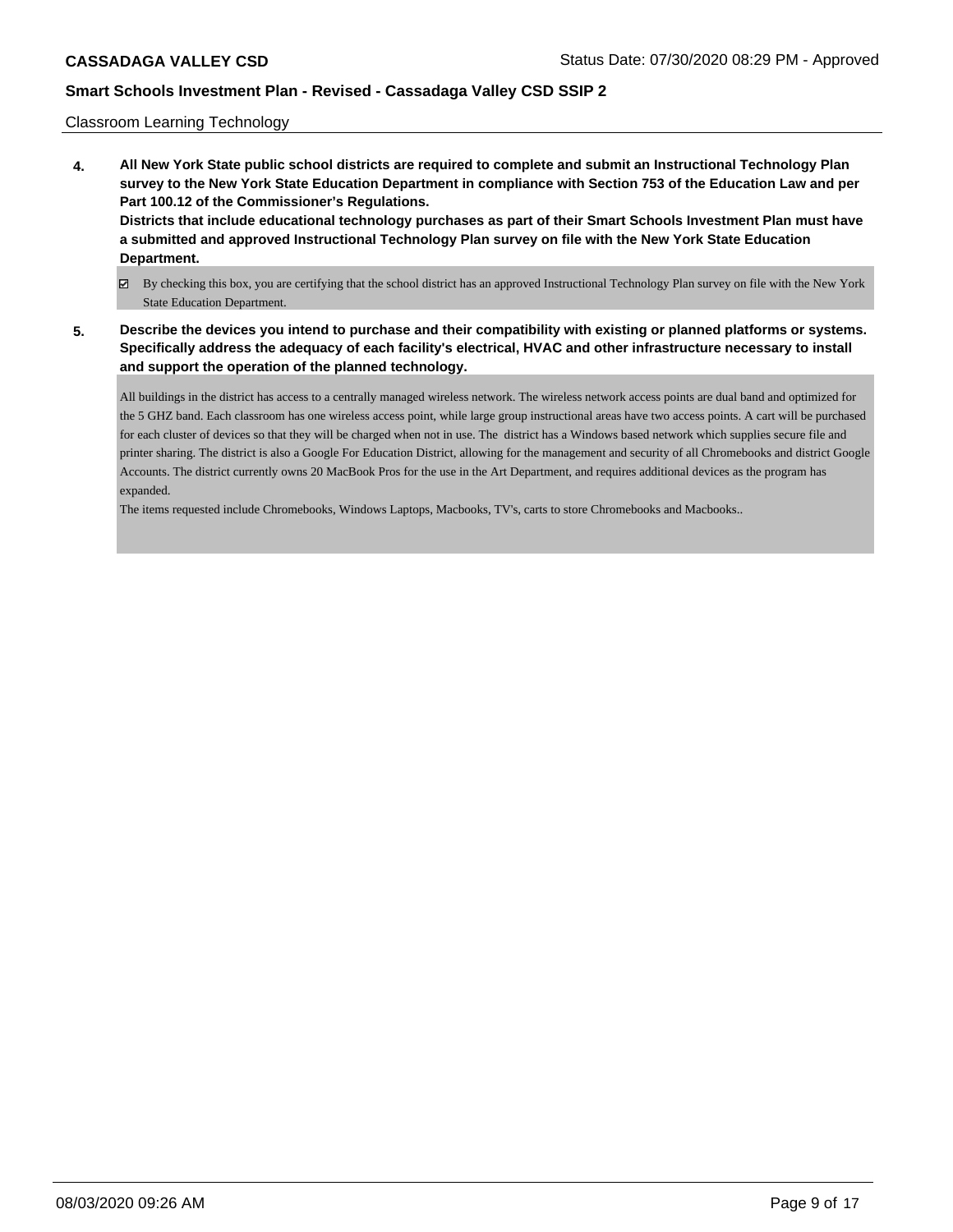## Classroom Learning Technology

- **6. Describe how the proposed technology purchases will:**
	- **> enhance differentiated instruction;**
	- **> expand student learning inside and outside the classroom;**
	- **> benefit students with disabilities and English language learners; and**
	- **> contribute to the reduction of other learning gaps that have been identified within the district.**

**The expectation is that districts will place a priority on addressing the needs of students who struggle to succeed in a rigorous curriculum. Responses in this section should specifically address this concern and align with the district's Instructional Technology Plan (in particular Question 2 of E. Curriculum and Instruction: "Does the district's instructional technology plan address the needs of students with disabilities to ensure equitable access to instruction, materials and assessments?" and Question 3 of the same section: "Does the district's instructional technology plan address the provision of assistive technology specifically for students with disabilities to ensure access to and participation in the general curriculum?")**

**In addition, describe how the district ensures equitable access to instruction, materials and assessments and participation in the general curriculum for both SWD and English Language Learners/Multilingual Learners (ELL/MLL) students.**

#### **Enhance Differentiated Instruction:**

With our implementation of Google for Education, all staff and students can easily communicate, collaborate and create online centers for learning. These platforms allow for our staff and students to submit projects and allow both staff and students to individualize instruction and pace the work based on each student's learning level. Specific tools to differentiate include our elementary reading program, Wonders. Wonders offers text in multiple levels varying the process a product for students. Additionally, Edpuzzle and Castle Learning will be utilized for teachers to provide individualized and small group instruction. The access to the internet will create opportunities for staff to access unlimited resources to address the diverse needs of all of our students. These tools and resources will ensure that staff have the ability to differentiate in many ways for our students. Students will interact with programs that have been leveled to their individual skills and allow them to progress and achieve. The Flat Screen TV's will allow the teacher to project the lesson to all students to meet the needs of visual and auditory learners.

#### **Expand student learning inside and outside the classroom:**

Online access to lessons allows students the privacy to work at their own pace and provides them opportunities to collaborate and communicate with staff and students outside the classroom. The ability to create and house online projects will allow students to access work from home or any other location that provides internet services. The school will also ensure that students have the opportunity to access the internet on campus after school hours. Even without internet access, students will be able to complete assignments off-line. Specific tools to expand learning inside and outside the classroom will include Google Classroom, Schoology and SeeSaw. These platforms allow students to access class and course work regardless of physical location. Furthermore, these tools also increase the parent connection to the school and the learning of the students.

#### **Benefit students with disabilities and ELL learners:**

Online access to curriculum, materials and assessments will ensure that the needs of students with disabilities and English Language Learners are met. With support, students with disabilities and ELL students will be able to level the playing field and help them grow as independent learners and expand their learning experiences. Students with IEP's address assistive technology and adaptation to materials allow for full access to instruction. Our district is aggressive in keeping students within our general education classroom and the use of technology ensures that a students needs for full access to classroom instruction in the general education setting are met. Cassadaga Valley will utilize the text to speech features of Google along with the Don Johnston tools; Snap and Read and Universal Co-Writer to assist students with disabilities and ELL students.

#### **Contribute to the reduction of other learning gaps that have been identified within the district:**

Students in the RTI/AIS process and others who may have learning gaps due to high absenteeism or other factors will benefit from the ability to access curriculum wherever and whenever he/she chooses to do so. Teachers can also easily adjust the pace of learning and provide tutorials to assist in remediation. Wonderworks is a supplemental online learning program to elementary reading program that the students will utilize in RTI. Likewise, Zearn is a supplemental tool to assist students struggling with the Eureka Math program. Additionally, our RTI/AIS providers utilize MobyMax, Castle Learning and STAR Renaissance to assist in not only gathering the formative assessment data to target learning gaps, but to also provided personalized targeted instruction to reduce any learning gaps.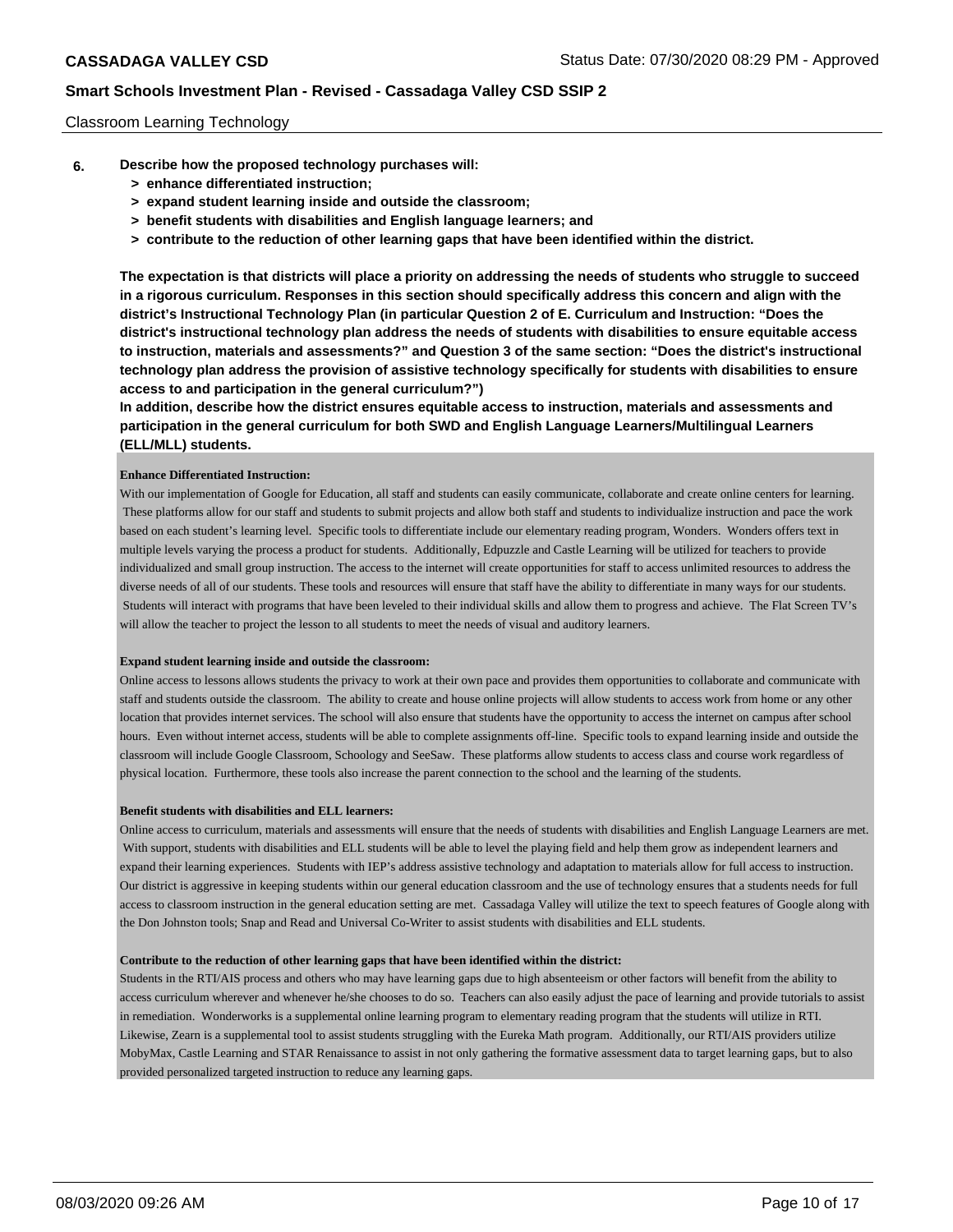Classroom Learning Technology

## **7. Where appropriate, describe how the proposed technology purchases will enhance ongoing communication with parents and other stakeholders and help the district facilitate technology-based regional partnerships, including distance learning and other efforts.**

The technology being purchased will increase parent communication by allowing parents and students to share work via the internet. School work can easily be shared via a variety of secure apps and websites to parents in real time. The goal is for students to have access to cloud based documents that are easily shared with parents, guardians and family. The District is currently exploring other ways in which technology will enhance the learning environment for all students and provide additional learning opportunities. Distance learning, personalized learning and virtual learning experiences are all being considered and explored.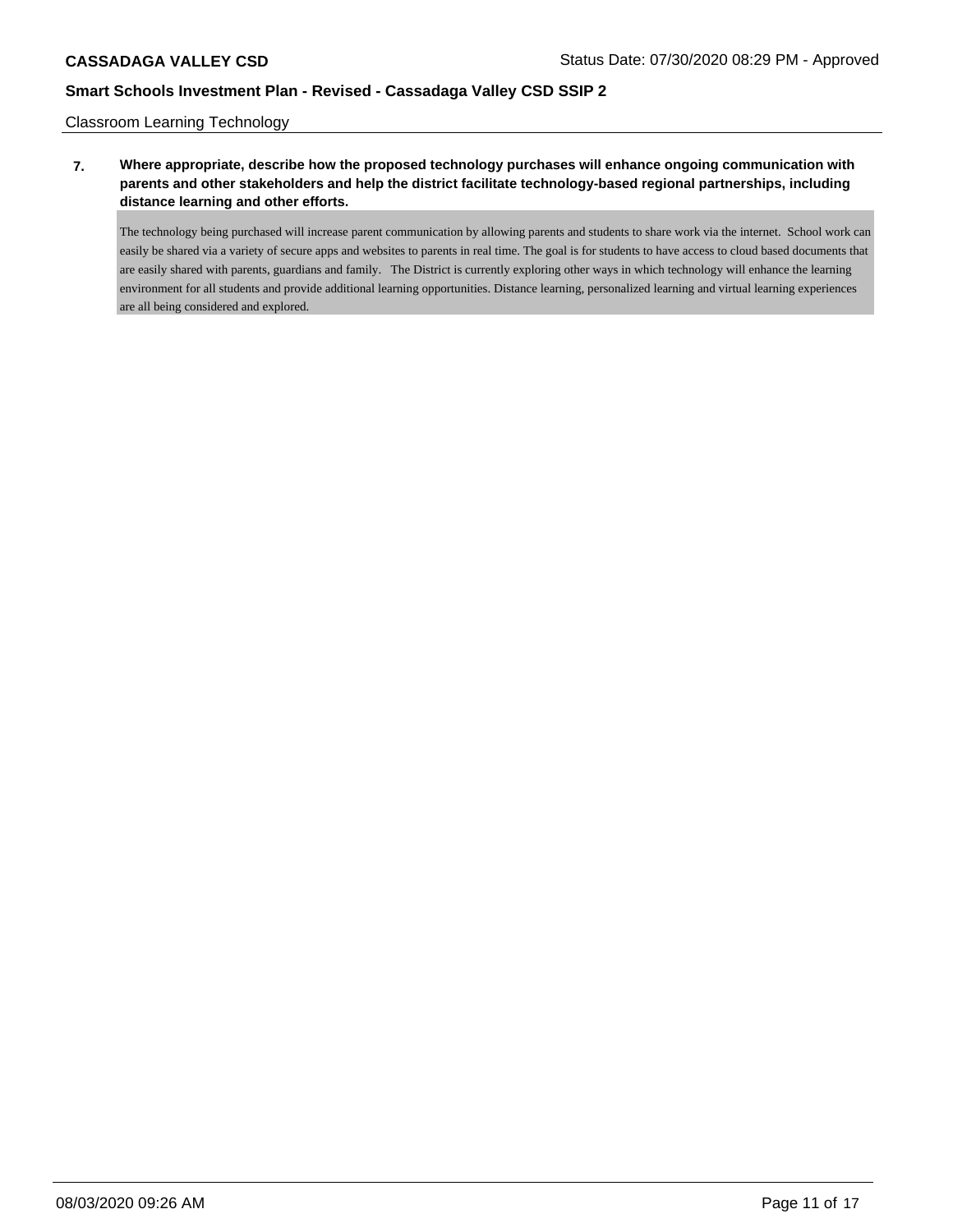Classroom Learning Technology

**8. Describe the district's plan to provide professional development to ensure that administrators, teachers and staff can employ the technology purchased to enhance instruction successfully.**

**Note: This response should be aligned and expanded upon in accordance with your district's response to Question 1 of F. Professional Development of your Instructional Technology Plan: "Please provide a summary of professional development offered to teachers and staff, for the time period covered by this plan, to support technology to enhance teaching and learning. Please include topics, audience and method of delivery within your summary."**

Through after school/summer/school day professional development, superintendent conference days and push-in professional development by our technology coordinator, Cassadaga Valley Central School will provide, improve and enhance teaching and learning with technology. Cassadaga Valley Central School will employ BOCES, consultants and teacher leaders to improve and enhance teaching and learning with technology.

| <b>Technology-Tool-Topic</b>                                           | <b>Purpose</b>                                                                                                                                                           | <b>Audience</b>                  |
|------------------------------------------------------------------------|--------------------------------------------------------------------------------------------------------------------------------------------------------------------------|----------------------------------|
| <b>Google Apps for Education and G Suite</b><br>(Docs, slides, sheets) | Publish, collaborate and presentations within<br>lessons, communication within school<br>community.                                                                      | K-12 faculty and staff           |
| <b>Google Forms</b>                                                    | Collect information to inform instruction and<br>decision making. Formative and summative<br>assessments for students and evaluation of<br>professional development      | K-12 faculty, staff and students |
| <b>EdPuzzle</b>                                                        | To provide visual information (video) and<br>collect data to inform instruction                                                                                          | $K-12$                           |
| Quizlet                                                                | To provide real-time, immediate feedback to<br>students                                                                                                                  | $3 - 12$                         |
| <b>Remind</b>                                                          | Communication to parents/students/teachers                                                                                                                               | K-12, Parents, Staff             |
| <b>SeeSaw</b>                                                          | Student driven digital portfolio to track<br>progress and collection of work to share with<br>parents and teachers. Communication<br>between student, teacher and parent | PreK-5                           |
| <b>Padlet</b>                                                          | Gathering and sharing student<br>input/brainstorming and formative<br>assessment                                                                                         | $4 - 12$                         |
| <b>STAR Renaissance</b>                                                | Diagnostic and individualized instruction,<br>provides data to inform instruction and<br>provides growth measures.                                                       | $K-12$                           |
| <b>School Website</b>                                                  | Disseminate information and resources to<br>students and the community                                                                                                   | K-12, community                  |
| <b>Zearn</b>                                                           | Independent math practice for students.                                                                                                                                  | $K-6$                            |
| Learning.com                                                           | <b>Provide Computer literacy to our K-5</b><br>students                                                                                                                  | $K-5$                            |
| Snap & Read                                                            | Differentiated resource to assist struggling<br>readers                                                                                                                  | $K-12$                           |
| <b>Universal Co-Writer</b>                                             | Differentiated resource to assist struggling<br>writers                                                                                                                  | $K-12$                           |
| <b>Castle Learning</b>                                                 | Differentiated resources and skills practice<br>for students all subjects.                                                                                               | $K-12$                           |
| <b>NoodleTools</b>                                                     | <b>Proper citation for school resource</b>                                                                                                                               | $6 - 12$                         |

08/03/2020 09:26 AM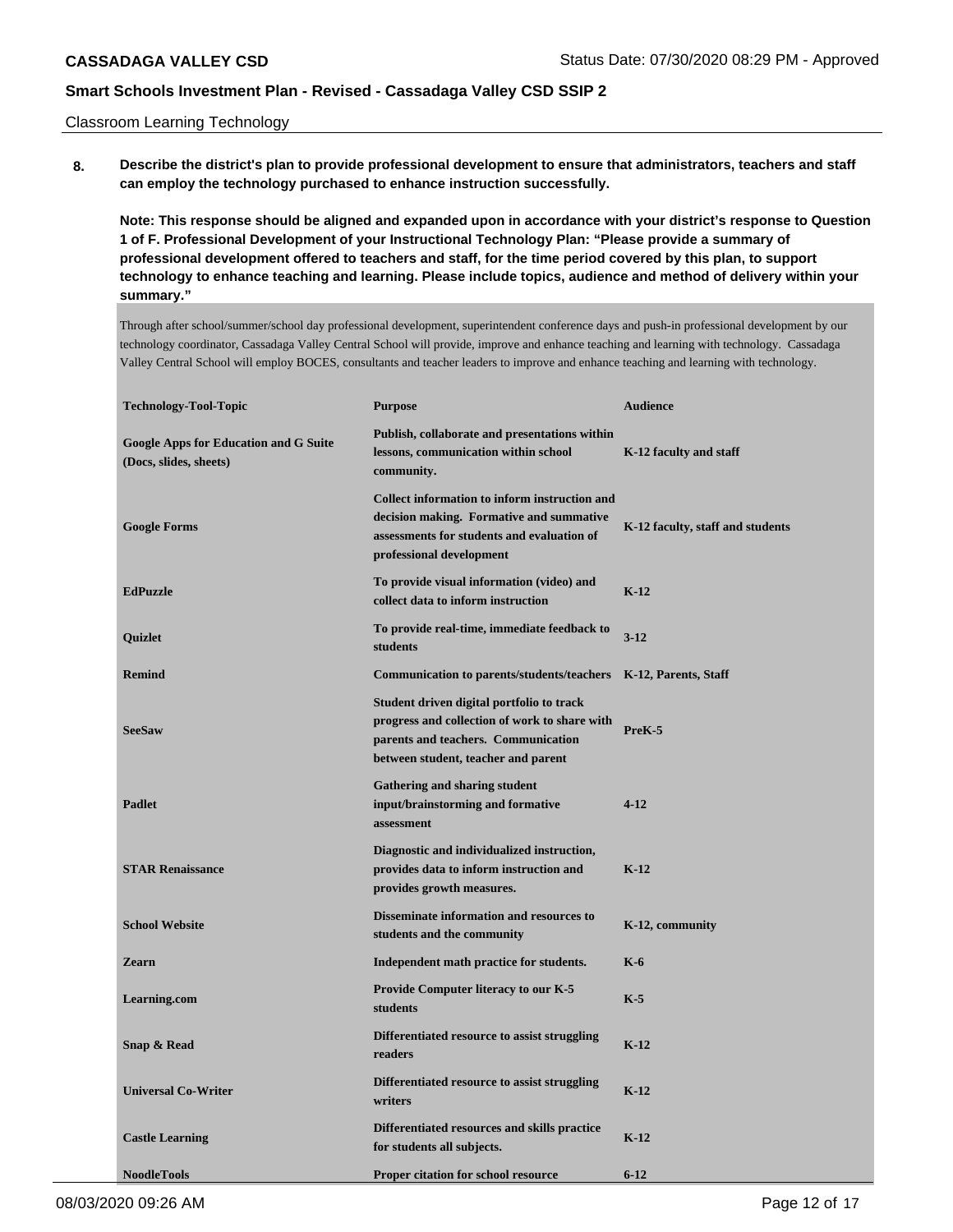Classroom Learning Technology

| <b>Wonders ELA and RTI Program</b> | Assessment and practice tool for all students. K-5                            |         |
|------------------------------------|-------------------------------------------------------------------------------|---------|
| <b>Science Dimensions</b>          | Assessment and practice tool as well as<br>content for all students.          | $6 - 8$ |
| <b>Glogster</b>                    | Learning platform for students to express<br>themselves and show skill.       | $3-12$  |
| <b>NearPod</b>                     | Interactive classroom tools to use with<br>students with interactive lessons. | $K-12$  |

**9. Districts must contact one of the SUNY/CUNY teacher preparation programs listed on the document on the left side of the page that supplies the largest number of the district's new teachers to request advice on innovative uses and best practices at the intersection of pedagogy and educational technology.**

 $\boxtimes$  By checking this box, you certify that you have contacted the SUNY/CUNY teacher preparation program that supplies the largest number of your new teachers to request advice on these issues.

**9a. Please enter the name of the SUNY or CUNY Institution that you contacted.**

SUNY Fredonia

**9b. Enter the primary Institution phone number.**

716-673-4681

**9c. Enter the name of the contact person with whom you consulted and/or will be collaborating with on innovative uses of technology and best practices.**

Dr. Cathy Gradel

**10. To ensure the sustainability of technology purchases made with Smart Schools funds, districts must demonstrate a long-term plan to maintain and replace technology purchases supported by Smart Schools Bond Act funds. This sustainability plan shall demonstrate a district's capacity to support recurring costs of use that are ineligible for Smart Schools Bond Act funding such as device maintenance, technical support, Internet and wireless fees, maintenance of hotspots, staff professional development, building maintenance and the replacement of incidental items. Further, such a sustainability plan shall include a long-term plan for the replacement of purchased devices and equipment at the end of their useful life with other funding sources.**

By checking this box, you certify that the district has a sustainability plan as described above.

**11. Districts must ensure that devices purchased with Smart Schools Bond funds will be distributed, prepared for use, maintained and supported appropriately. Districts must maintain detailed device inventories in accordance with generally accepted accounting principles.**

By checking this box, you certify that the district has a distribution and inventory management plan and system in place.

**12. Please detail the type, quantity, per unit cost and total cost of the eligible items under each sub-category.**

| Select the allowable expenditure<br>type. | Item to be Purchased             | Quantity | Cost per Item | <b>Total Cost</b> |
|-------------------------------------------|----------------------------------|----------|---------------|-------------------|
| Repeat to add another item under          |                                  |          |               |                   |
| each type.                                |                                  |          |               |                   |
| <b>Other Costs</b>                        | 70" Flat Screen TV               | 3        | 1,300.00      | 3,900.00          |
| <b>Other Costs</b>                        | <b>Chromebook Management Fee</b> | 25       | 30.00         | 750.00            |
| <b>Laptop Computers</b>                   | Windows 10 Laptops               | 20       | 800.00        | 16,000.00         |
| <b>Other Costs</b>                        | Chromebook Cart                  |          | 2,000.00      | 2,000.00          |
| <b>Other Costs</b>                        | Macbook Cart                     |          | 2.000.00      | 2.000.00          |
| <b>Laptop Computers</b>                   | Chromebooks                      | 25       | 220.00        | 5,500.00          |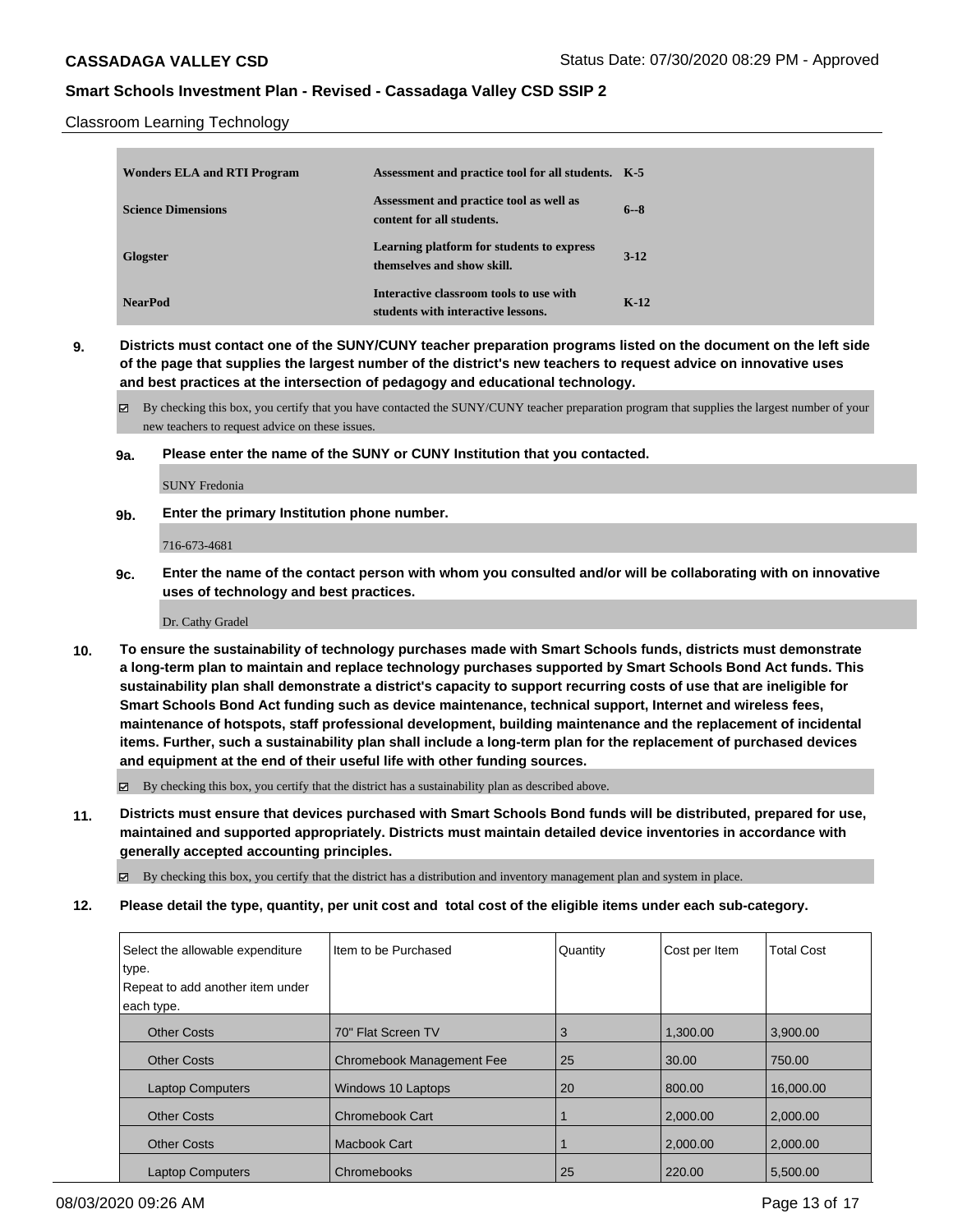# Classroom Learning Technology

| Select the allowable expenditure<br>type.<br>Repeat to add another item under | Iltem to be Purchased | Quantity | Cost per Item | <b>Total Cost</b> |
|-------------------------------------------------------------------------------|-----------------------|----------|---------------|-------------------|
| each type.                                                                    |                       |          |               |                   |
| <b>Laptop Computers</b>                                                       | Windows 10 Laptops    | 90       | 930.00        | 83,700.00         |
| <b>Laptop Computers</b>                                                       | <b>MacBook</b>        | 20       | 1,200.00      | 24,000.00         |
| <b>Other Costs</b>                                                            | Laptop Cart           |          | 2,000.00      | 2,000.00          |
|                                                                               |                       | 186      | 10,480.00     | 139,850           |

## **13. Final 2014-15 BEDS Enrollment to calculate Nonpublic Sharing Requirement (no changes allowed.)**

|            | l Public Enrollment | Nonpublic Enrollment | l Total Enrollment | Nonpublic<br>Percentage |
|------------|---------------------|----------------------|--------------------|-------------------------|
| Enrollment | 918                 |                      | 918.00             | 0.00                    |

## **14. If you are submitting an allocation for Classroom Learning Technology complete this table.**

|                          | Public School Sub-Allocation | <b>Estimated Nonpublic Loan</b><br>Amount<br>(Based on Percentage Above) | <b>Estimated Total Public and</b><br>Nonpublic Sub-Allocation |
|--------------------------|------------------------------|--------------------------------------------------------------------------|---------------------------------------------------------------|
| Interactive Whiteboards  | 0.00                         | 0.00                                                                     | 0.00                                                          |
| Computer Servers         | 0.00                         | 0.00                                                                     | 0.00                                                          |
| <b>Desktop Computers</b> | 0.00                         | 0.00                                                                     | 0.00                                                          |
| <b>Laptop Computers</b>  | 129,200.00                   | 0.00                                                                     | 129,200.00                                                    |
| <b>Tablet Computers</b>  | 0.00                         | 0.00                                                                     | 0.00                                                          |
| <b>Other Costs</b>       | 10,650.00                    | 0.00                                                                     | 10.650.00                                                     |
| Totals:                  | 139,850.00                   | 0                                                                        | 139,850                                                       |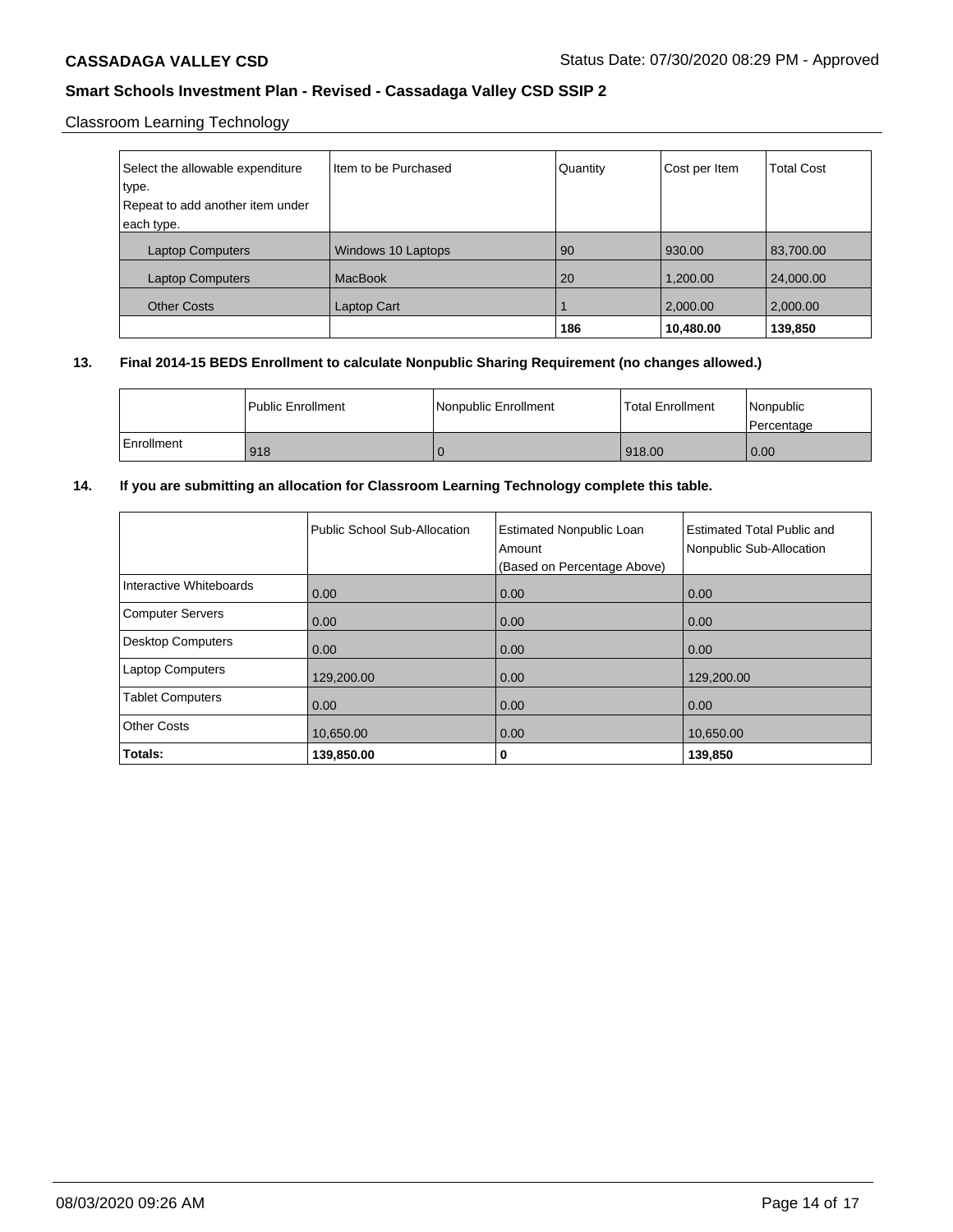#### Pre-Kindergarten Classrooms

**1. Provide information regarding how and where the district is currently serving pre-kindergarten students and justify the need for additional space with enrollment projections over 3 years.**

(No Response)

- **2. Describe the district's plan to construct, enhance or modernize education facilities to accommodate prekindergarten programs. Such plans must include:**
	- **Specific descriptions of what the district intends to do to each space;**
	- **An affirmation that new pre-kindergarten classrooms will contain a minimum of 900 square feet per classroom;**
	- **The number of classrooms involved;**
	- **The approximate construction costs per classroom; and**
	- **Confirmation that the space is district-owned or has a long-term lease that exceeds the probable useful life of the improvements.**

(No Response)

**3. Smart Schools Bond Act funds may only be used for capital construction costs. Describe the type and amount of additional funds that will be required to support ineligible ongoing costs (e.g. instruction, supplies) associated with any additional pre-kindergarten classrooms that the district plans to add.**

(No Response)

**4. All plans and specifications for the erection, repair, enlargement or remodeling of school buildings in any public school district in the State must be reviewed and approved by the Commissioner. Districts that plan capital projects using their Smart Schools Bond Act funds will undergo a Preliminary Review Process by the Office of Facilities Planning.**

**Please indicate on a separate row each project number given to you by the Office of Facilities Planning.**

| Project Number |  |
|----------------|--|
| (No Response)  |  |
|                |  |

**5. Please detail the type, quantity, per unit cost and total cost of the eligible items under each sub-category.**

| Select the allowable expenditure | Item to be purchased | Quantity      | Cost per Item | <b>Total Cost</b> |
|----------------------------------|----------------------|---------------|---------------|-------------------|
| type.                            |                      |               |               |                   |
| Repeat to add another item under |                      |               |               |                   |
| each type.                       |                      |               |               |                   |
| (No Response)                    | (No Response)        | (No Response) | (No Response) | 0.00              |
|                                  |                      | U             | 0.00          |                   |

**6. If you have made an allocation for Pre-Kindergarten Classrooms, complete this table. Note that the calculated Total at the bottom of the table must equal the Total allocation for this category that you entered in the SSIP Overview overall budget.**

| Totals:                                  | 0.00           |
|------------------------------------------|----------------|
| <b>Other Costs</b>                       | (No Response)  |
| Enhance/Modernize Educational Facilities | (No Response)  |
| Construct Pre-K Classrooms               | (No Response)  |
|                                          | Sub-Allocation |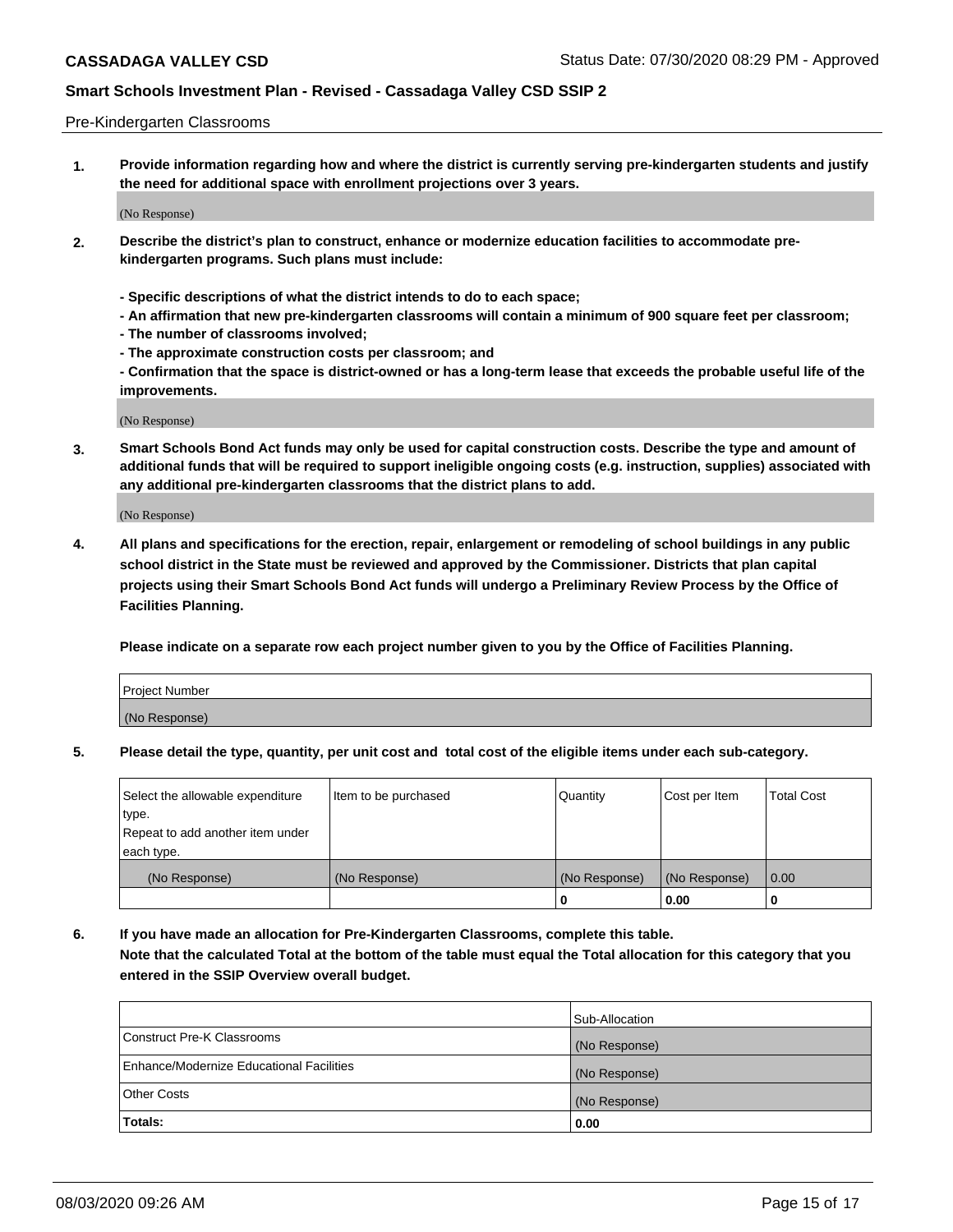Replace Transportable Classrooms

**1. Describe the district's plan to construct, enhance or modernize education facilities to provide high-quality instructional space by replacing transportable classrooms.**

(No Response)

**2. All plans and specifications for the erection, repair, enlargement or remodeling of school buildings in any public school district in the State must be reviewed and approved by the Commissioner. Districts that plan capital projects using their Smart Schools Bond Act funds will undergo a Preliminary Review Process by the Office of Facilities Planning.**

**Please indicate on a separate row each project number given to you by the Office of Facilities Planning.**

| Project Number |  |
|----------------|--|
|                |  |
|                |  |
|                |  |
|                |  |
| (No Response)  |  |
|                |  |
|                |  |
|                |  |

**3. For large projects that seek to blend Smart Schools Bond Act dollars with other funds, please note that Smart Schools Bond Act funds can be allocated on a pro rata basis depending on the number of new classrooms built that directly replace transportable classroom units.**

**If a district seeks to blend Smart Schools Bond Act dollars with other funds describe below what other funds are being used and what portion of the money will be Smart Schools Bond Act funds.**

(No Response)

**4. Please detail the type, quantity, per unit cost and total cost of the eligible items under each sub-category.**

| Select the allowable expenditure | Item to be purchased | Quantity      | Cost per Item | Total Cost |
|----------------------------------|----------------------|---------------|---------------|------------|
| ∣type.                           |                      |               |               |            |
| Repeat to add another item under |                      |               |               |            |
| each type.                       |                      |               |               |            |
| (No Response)                    | (No Response)        | (No Response) | (No Response) | 0.00       |
|                                  |                      | u             | 0.00          |            |

**5. If you have made an allocation for Replace Transportable Classrooms, complete this table. Note that the calculated Total at the bottom of the table must equal the Total allocation for this category that you entered in the SSIP Overview overall budget.**

|                                                | Sub-Allocation |
|------------------------------------------------|----------------|
| Construct New Instructional Space              | (No Response)  |
| Enhance/Modernize Existing Instructional Space | (No Response)  |
| <b>Other Costs</b>                             | (No Response)  |
| Totals:                                        | 0.00           |